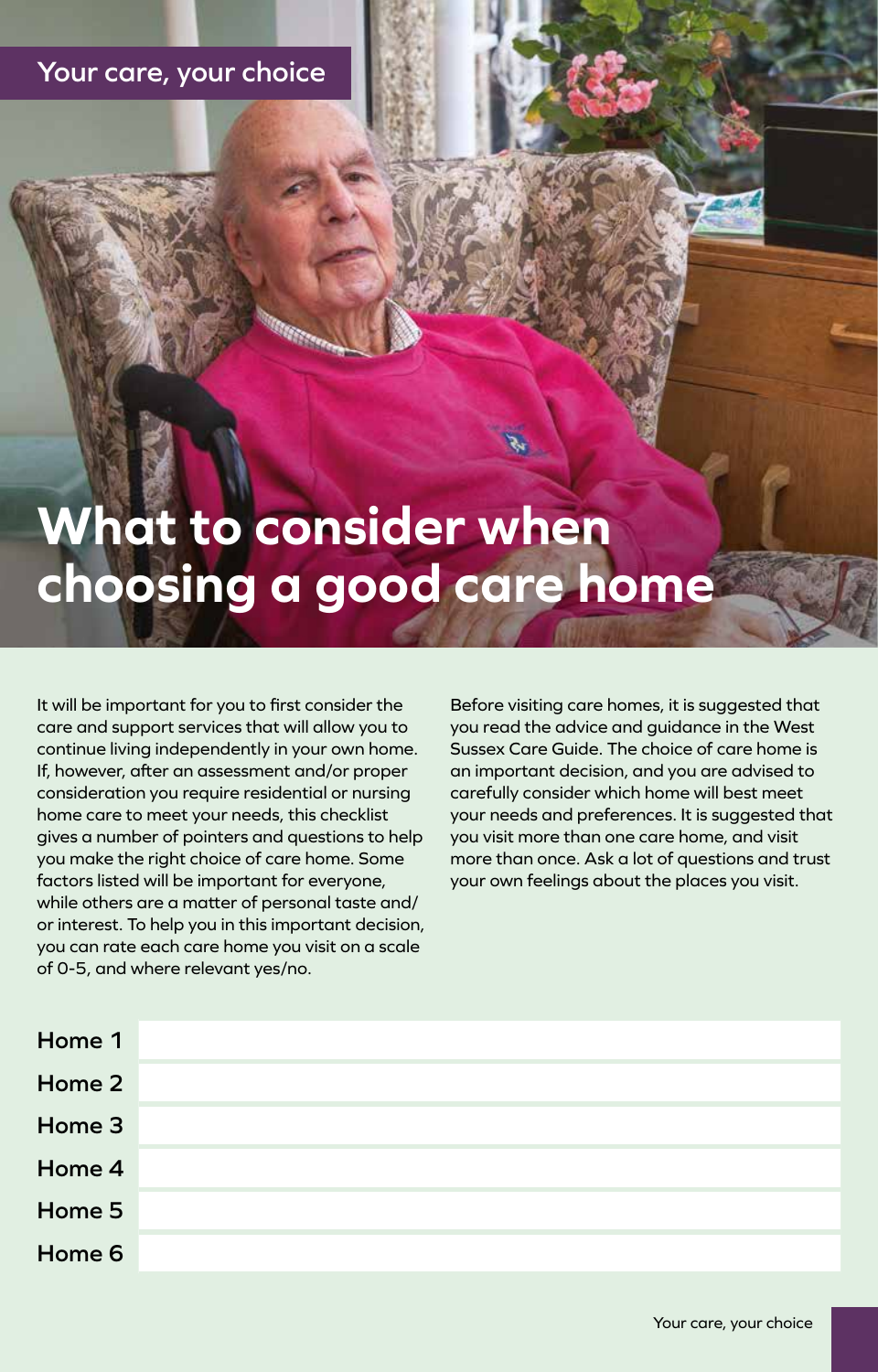# **Home 1 Home 2 Home 3 Home 4 Home 5 Home 6**

#### **1. General impressions**

| Are you asked to sign in on arrival?                                                                  |  |  |  |
|-------------------------------------------------------------------------------------------------------|--|--|--|
| Is the home's Care Quality Commission (CQC) certificate of registration and current rating displayed? |  |  |  |
| Is the most recent CQC Inspection Report available/on display?                                        |  |  |  |
| Does the care home feel friendly and homely?                                                          |  |  |  |
| Is the home well-decorated and well maintained?                                                       |  |  |  |
| Is the care home fresh, clean and odour free?                                                         |  |  |  |
| Is the home a comfortable temperature for residents?                                                  |  |  |  |
| Do residents seem active, content and engaged in activities?                                          |  |  |  |
| Are residents addressed according to the name they prefer e.g. as Mr, Mrs or by their first name?     |  |  |  |
| Are residents treated with respect?                                                                   |  |  |  |
| Do care staff seem caring and attentive towards residents?                                            |  |  |  |
| Do care staff wear name badges?                                                                       |  |  |  |
| Is the home able to meet your communication/language needs?                                           |  |  |  |
| Are there sufficient staff on duty to give everyone individual attention?                             |  |  |  |
| Is the call bell answered promptly?                                                                   |  |  |  |
| Do staff knock before entering rooms and wait for an answer?                                          |  |  |  |
| How do staff answer the phone when the home is called?                                                |  |  |  |
|                                                                                                       |  |  |  |

#### **2. Location of the care home**

| Is the home in an area where your family/friends can visit?        |  |  |  |
|--------------------------------------------------------------------|--|--|--|
| Is it close to local amenities (library, shops, place of worship)? |  |  |  |
| $\blacksquare$ Is there good access to public transport?           |  |  |  |

#### **3. Environment**

| Can any person with limited mobility access buildings, rooms and facilities (including workers)?                 |  |  |  |
|------------------------------------------------------------------------------------------------------------------|--|--|--|
| Are there places where electric wheelchairs can be stored?                                                       |  |  |  |
| Is there more than one floor? If so, is there a passenger lift and level access or a stair lift to other floors? |  |  |  |
| Are there call bells in the bedrooms, bathrooms and in the communal areas?                                       |  |  |  |
| Are rooms, stairs and corridors bright, light and airy?                                                          |  |  |  |
| Are rails along corridors clearly visible so that people with sight problems can see them?                       |  |  |  |
| Does the home have an accessible garden for residents' use?                                                      |  |  |  |
| Are external doors secured?                                                                                      |  |  |  |

#### **4. Accommodation**

#### **Bedrooms**

| Are you able to have a single room if you want one?                                                           |  |  |  |
|---------------------------------------------------------------------------------------------------------------|--|--|--|
| Are there rooms with en-suite toilet, wash-basin and shower?                                                  |  |  |  |
| Are there rooms for use by couples?                                                                           |  |  |  |
| Can you go to your room freely at anytime?                                                                    |  |  |  |
| Can you bring some of your own furniture and belongings? Is there room for mobility aids?                     |  |  |  |
| Is the door of your room lockable?                                                                            |  |  |  |
| Can you have your own television/radio in your room?                                                          |  |  |  |
| Would people under 75 years old need their own TV Licence?                                                    |  |  |  |
| Can you have a telephone installed?                                                                           |  |  |  |
| <b>Bathrooms and toilets</b>                                                                                  |  |  |  |
| Are toilets, baths and showers suitable for your needs?                                                       |  |  |  |
| Can you choose between a bath or shower and the frequency?                                                    |  |  |  |
| Is there a toilet in your room or within easy reach of your bedroom?                                          |  |  |  |
| Are toilets within easy reach of the lounge and dining room?                                                  |  |  |  |
| <b>Communal rooms (lounge and dining room)</b>                                                                |  |  |  |
| Is the furniture in the lounge arranged comfortably?                                                          |  |  |  |
| Is there a choice of lounge/communal areas?                                                                   |  |  |  |
| Is there more than one television room?                                                                       |  |  |  |
| Is there a quiet room?                                                                                        |  |  |  |
| Does the home have a loop system (can people who have trouble hearing, hear the TV,<br>radio or audio system) |  |  |  |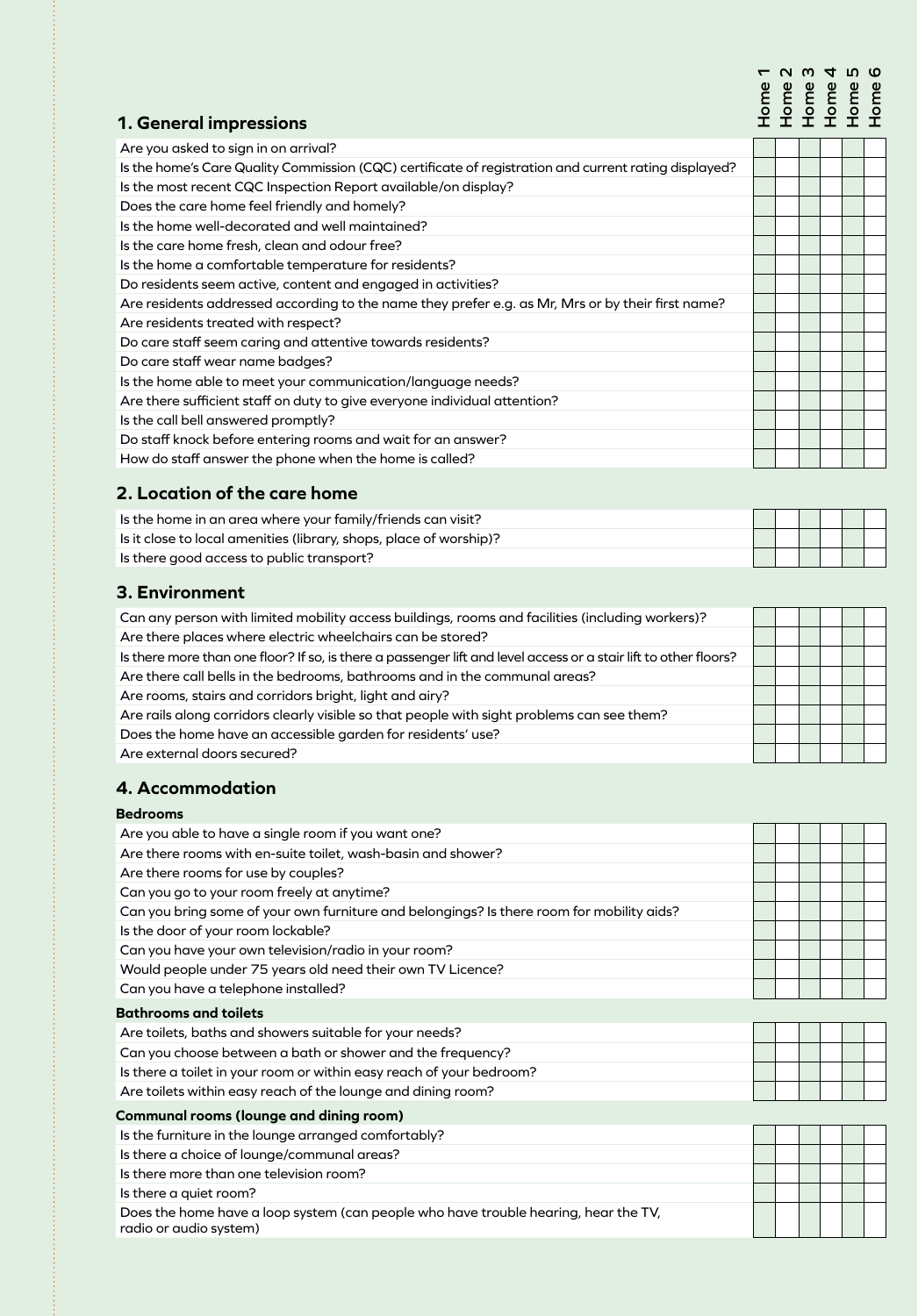|                                                                                                   | ᠇    |  | <b>UW4NO</b>         |              |           |
|---------------------------------------------------------------------------------------------------|------|--|----------------------|--------------|-----------|
| <b>5. Daily Living</b>                                                                            | Home |  | Home<br>Home<br>Home | Nome<br>Home | E<br>Port |
| General                                                                                           |      |  |                      |              |           |
| Will you be able to have a say in what happens in the home?                                       |      |  |                      |              |           |
| Is there a residents' committee?                                                                  |      |  |                      |              |           |
| Are there regular home meetings?                                                                  |      |  |                      |              |           |
| Are relatives invited to home meetings?                                                           |      |  |                      |              |           |
| Will a particular member of staff take a special interest in your care?                           |      |  |                      |              |           |
| Are you comfortable with the 'house rules' e.g. smoking, alcohol or pets?                         |      |  |                      |              |           |
| Is a copy of the home's complaints policy displayed?                                              |      |  |                      |              |           |
| Are the home's insurance certificates and food standards rating displayed?                        |      |  |                      |              |           |
| <b>Domestic arrangements</b>                                                                      |      |  |                      |              |           |
| Can you choose when to go to bed?                                                                 |      |  |                      |              |           |
| Will your room be cleaned every day?                                                              |      |  |                      |              |           |
| Will your bed be made for you or can you make your own bed with support if necessary?             |      |  |                      |              |           |
| Can you help around the home if you want to?                                                      |      |  |                      |              |           |
| Is it possible to buy small items in the home e.g. toiletries, stamps, sweets?                    |      |  |                      |              |           |
| Are newspapers/magazines delivered?                                                               |      |  |                      |              |           |
| Are laundry arrangements explained fully?                                                         |      |  |                      |              |           |
| <b>Personal possessions</b>                                                                       |      |  |                      |              |           |
| Is there a secure place where valuables can be safely stored?                                     |      |  |                      |              |           |
| Does the home have insurance for residents' possessions?                                          |      |  |                      |              |           |
| <b>Meals</b>                                                                                      |      |  |                      |              |           |
| What choice of menu is there?                                                                     |      |  |                      |              |           |
| Do the menus appear to be balanced, tasty and nutritious?                                         |      |  |                      |              |           |
| Does the home cater for special diets?                                                            |      |  |                      |              |           |
| Do menus include food that you particularly like?                                                 |      |  |                      |              |           |
| What time is the last meal of the day served?                                                     |      |  |                      |              |           |
| Are snacks or drinks available whenever residents wish?                                           |      |  |                      |              |           |
| How flexible are meal times?                                                                      |      |  |                      |              |           |
| Do you have the choice of eating meals in your own room?                                          |      |  |                      |              |           |
| Are you given the opportunity to prepare a drink or food for yourself where appropriate?          |      |  |                      |              |           |
| Leisure                                                                                           |      |  |                      |              |           |
| Are social events and outings organised frequently? Is there an additional cost for these?        |      |  |                      |              |           |
| Are there regular planned activities e.g. exercise, music, handicrafts?                           |      |  |                      |              |           |
| Will you be able to continue with the hobbies that you enjoy?                                     |      |  |                      |              |           |
| Can you choose books from the mobile library?                                                     |      |  |                      |              |           |
| <b>Religion</b>                                                                                   |      |  |                      |              |           |
| Can you practise your own religion?                                                               |      |  |                      |              |           |
| <b>Telephone/Internet</b>                                                                         |      |  |                      |              |           |
| Is there a phone you can use in private? How much is the charge?                                  |      |  |                      |              |           |
| Is there a phone you can use that meets any special requirements you may have e.g. amplification? |      |  |                      |              |           |
| Is there internet or Wi-Fi access available? How much is the charge?                              |      |  |                      |              |           |
| <b>Visitors</b>                                                                                   |      |  |                      |              |           |
| Are visitors welcome at any reasonable time?                                                      |      |  |                      |              |           |
| Are there places where residents can spend time in private with their visitors?                   |      |  |                      |              |           |
| Can you offer visitors refreshments or a meal? Can they stay overnight?                           |      |  |                      |              |           |
| What checks are done to stop unwanted people from entering the home?                              |      |  |                      |              |           |
| 6. Care<br><b>Personal care</b>                                                                   |      |  |                      |              |           |
| How will you have a say in the way you receive your care?                                         |      |  |                      |              |           |
| Is there help with personal care e.g. washing, bathing or going to the toilet?                    |      |  |                      |              |           |
| Can relatives or friends help you with personal care if you want them to?                         |      |  |                      |              |           |
| Does a hairdresser visit the home regularly?                                                      |      |  |                      |              |           |
| What happens if your needs change?                                                                |      |  |                      |              |           |
|                                                                                                   |      |  |                      |              |           |